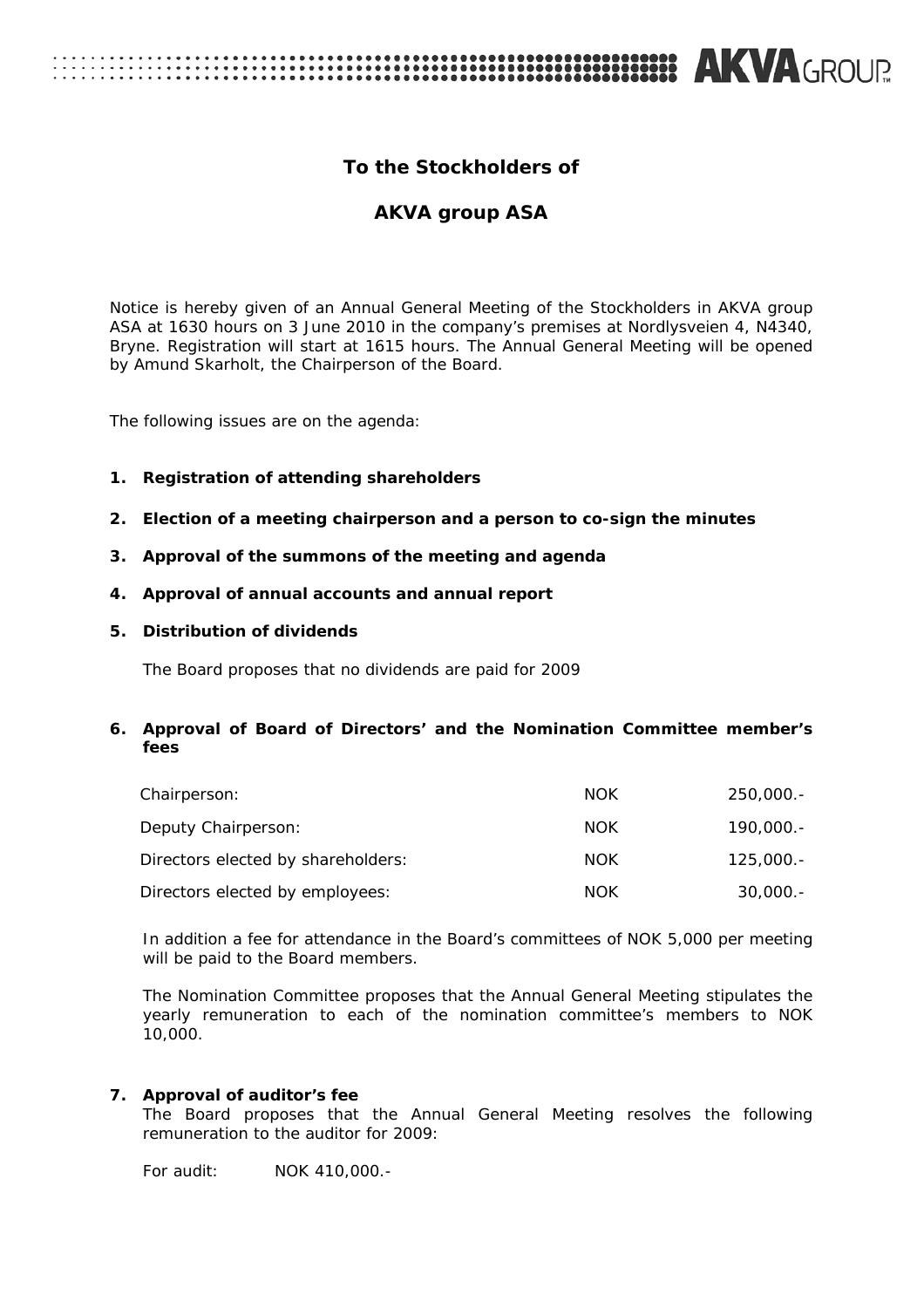## 2

#### **8. Statement regarding the stipulation of the remuneration of the leading employees**

#### **9. Board of Directors election**

The nomination committee proposes that the following Board is elected with the proposed term:

| Name:                | Term   |
|----------------------|--------|
| Mrs. Anne Breiby     | 1 year |
| Mr. Thore Michalsen  | 1 year |
| Mr. Amund Skarholt   | 1 year |
| Mr. Frode Teigen     | 1 year |
| Mrs. Thorhild Widvey | 1 year |

#### **10. Nomination Committee election**

The Nomination Committee proposes that the following persons are elected as the Nomination Committee:

Name:

- Mr. Haakon Skaarer
- Mrs. Lisbeth Flågeng
- Mr. Kristian Falnes

#### **11. Authorization for acquisition of own shares**

The Annual General Meeting of 10 June 2009 authorized the Board of Directors to acquire up to 587,023 of the Company's own shares. The authorization is valid until the Annual General Meeting of 2010. The Board of Directors deems it desirable to maintain this authorization in order to fulfil the company's share option plan.

In order to extend the duration of the authorization up to the next Annual General Meeting, the Board of Directors proposes that the Annual General Meeting resolves the following:

"*In accordance with the Board of Directors' proposal the Board is authorized to acquire own shares which have been fully paid in accordance with the rules of §§ 9-2 – 9-4 of the Public Limited Companies Act. For each single share which is acquired by this authorization the price to be paid shall not exceed the ordinary stock exchange rate available on the date of purchase.* 

*This authorization may be used one or several times. The highest nominal value of the total number of shares that may be acquired according to this authorization is fixed at NOK 861.143 which equals about 5.0 % of the issued share capital.*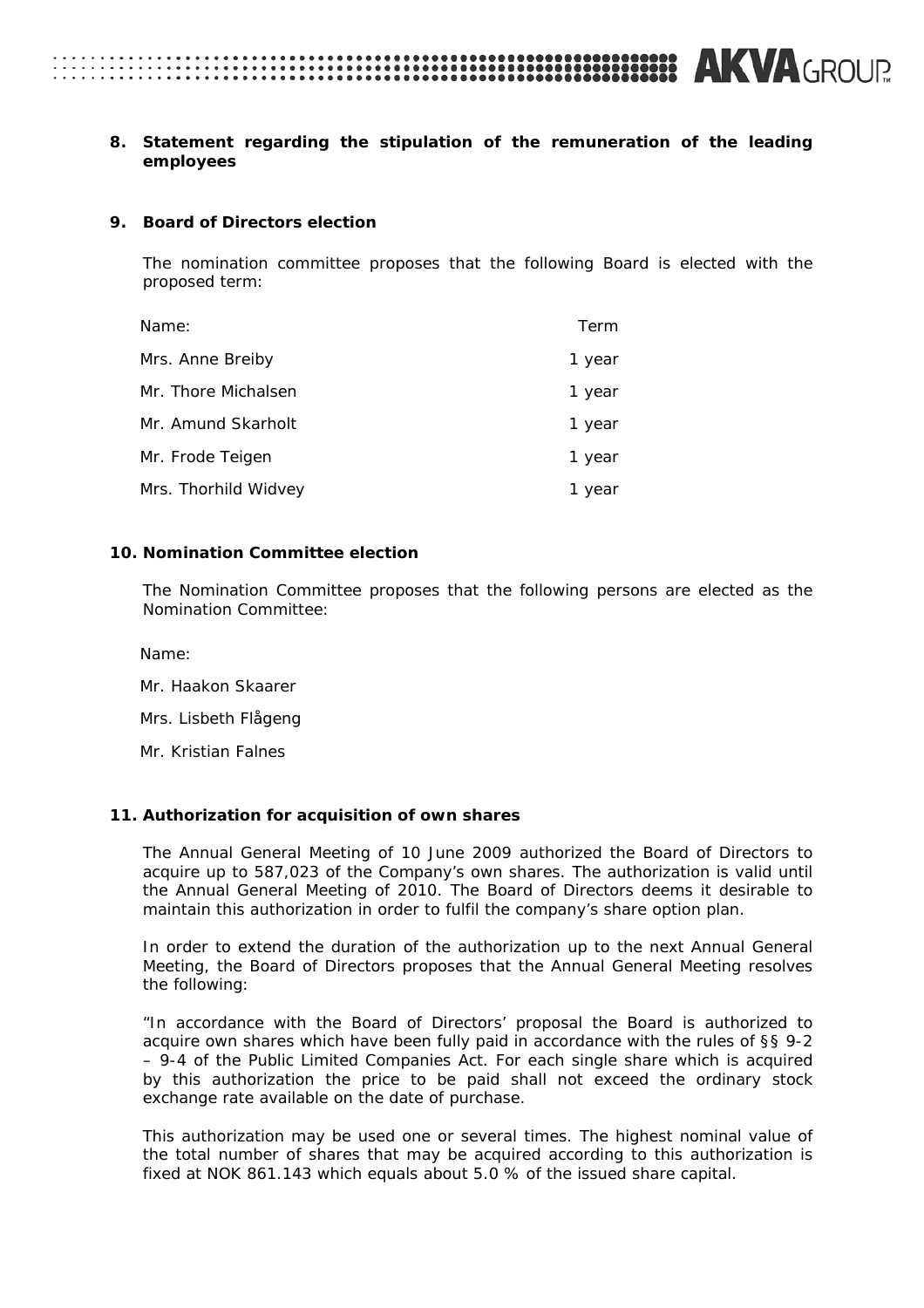## **333333333333334 AKVA**GROUP

*Own shares may only be acquired according to this authorization when the Company's free equity according to the latest declared balance sheet at the time of the acquisition exceeds the compensation to be paid for the shares. Beyond that, the Board of Directors will decide the conditions for the acquisition and transfer of own shares, considering the fact that in no incidence can own shares be acquired by this authorization beyond what is considered consistent with prudent and sound business practice, taking proper account of losses that may have occurred after the balance sheet date, or which may be expected to occur.* 

*The authorization is valid until the Annual Meeting of the stockholders of 2011 however not longer than 14 months from this date. This authorisation replaces the authorization for acquisition of own shares granted by the Annual General Meeting on 10 June 2009."*

#### **12. Strategic authorization for the issuance of new shares**

The Annual General Meeting of 10 June 2009 authorized the Board of Directors to issue up to 1,500,000 shares based on the current nominal value, NOK 1. The authorization is valid until the Annual General Meeting of 2010.

In order to increase the duration until the next Annual Meeting, the Board of Directors proposes that the Annual General Meeting resolves the following which continues the principles of the abovementioned authorization:

*"In accordance with the Board of Directors' proposal the Annual General Meeting decided pursuant to section 10-14 of the Norwegian Public Limited Companies Act, to authorise the Board to increase the Company's share capital by up to NOK 1,500,000 by issuing new shares.* 

*The authorization may be used in connection with acquisition of companies with technologies or products relevant for AKVA group ASA, or to raise capital for the financing of AKVA group ASA's operations, or for further developing the operations.* 

*The authorization includes merger or de-merger, cf PLCA §§ 13-5 and 14-6. Settlement of the share contribution can be made by non-cash settlement.* 

*Increase of the share capital in accordance with the authorization shall be executed in the manner, and at the time, the Board of Directors considers most appropriate based on the interests of the Company and the shareholders. The authorization may be used one or several times up to the stated amount.* 

*The authorisation entitles the Board of Directors to waive the shareholders' pre*emptive right to new shares pursuant to section 10-4 of the PLCA. The Board of *Directors is to determine the detailed subscription terms and conditions, including*  the subscription price and will decide upon all necessary changes of the Articles of *Association following capital increased in accordance with this authorization.* 

*The authorization is valid until the Annual Meeting of the stockholders of 2011, however not longer than 14 months from this date. The authorisation replaces the authorization for issuance of shares granted by the Annual General Meeting on 10 June 2009."* 

The purpose of the authorization is to allow for time efficient resolutions regarding share capital increases. Due to the purpose of the proposed authorization, the proposal implies that the shareholders pre-emption right may be waived from.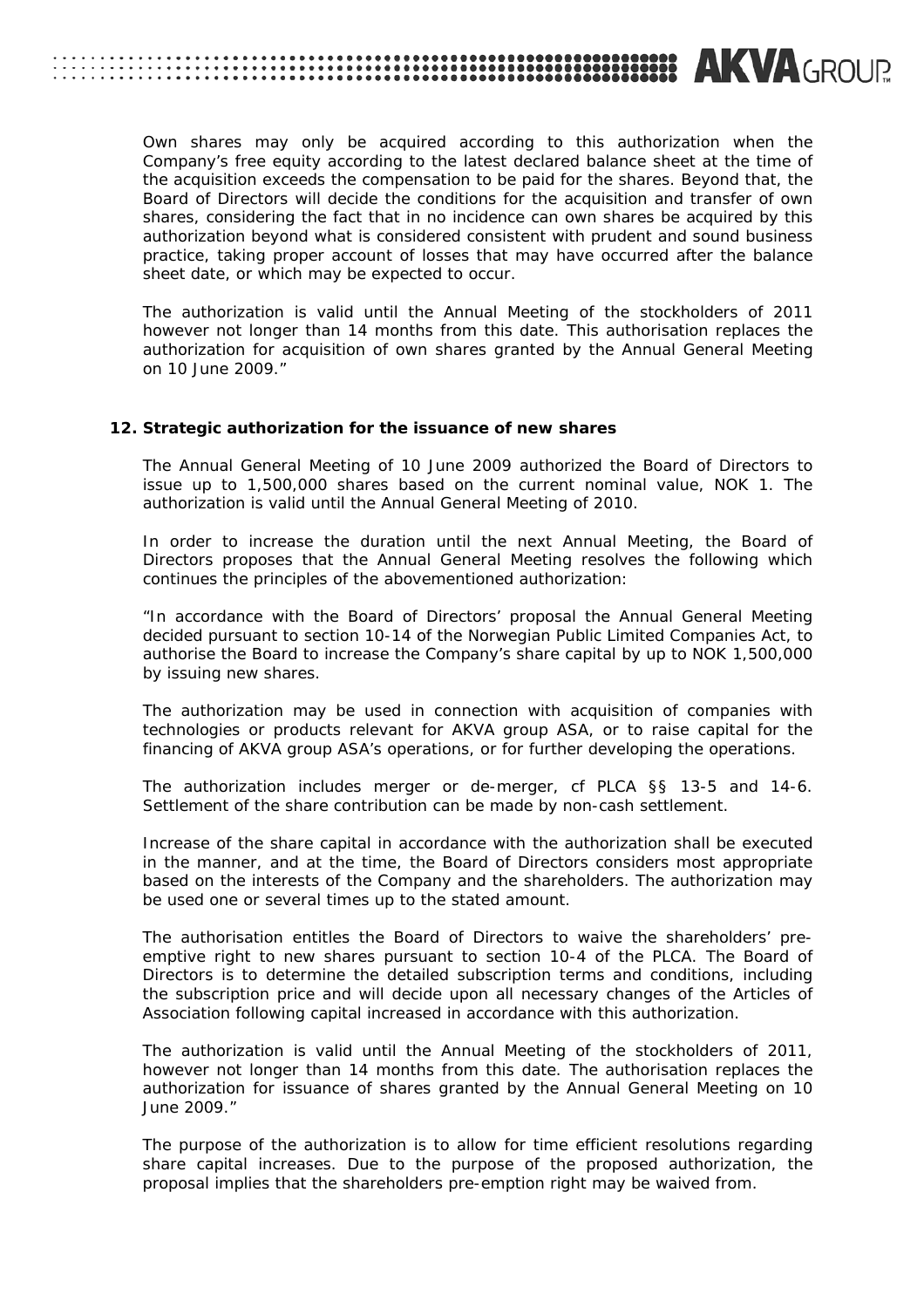### **13. Authorization for the issuance of shares under the Company's share option plan**

**AKVA**GROUP

The Annual General Meeting of 10 June 2009 authorized the Board of Directors to issue up to 1,012,108 shares based on the current nominal value of the shares, NOK 1. The authorization may only be used in connection with the Company's share option plan for selected employees. The authorization is valid until the Annual General Meeting of 2010.

The Company's share option plan was approved by the general meeting on 6 October 2006. The Board of Directors proposes that the Annual General Meeting resolves as follows and thereby extends the current authorization to issue shares under the share option plan:

*"In accordance with the Board of Directors' proposal, the Annual General Meeting resolved, in accordance with PLCA § 10-14, to authorize the Board to increase the Company's share capital with up to NOK 1,012,108, by issuing of shares in accordance with future option agreements.* 

*The authorization does not include merger or de-merger, cf PLCA §§ 13-5 and 14-6. Settlement of the share contribution cannot be made by non-cash settlement.* 

*Share capital increases in accordance with this authorization shall be completed in other respects in the manner and at the time which the Board of Directors finds to be the best giving due consideration to the Company and the shareholders.* 

*The authorization may be used one or several times until the stipulated amount is reached. The authorisation entitles the Board of Directors to waive the shareholders' pre-emptive right pursuant to section 10-4 of the PLCA. The Board of Directors will decide the detailed subscription terms including the subscription price, and will decide upon all necessary changes of the Articles of Association following capital increased in accordance with this authorization.* 

*The Board of Directors' authorization is valid for the period until the Annual Meeting of the stockholders of 2011, however not longer than 14 months from this date. The authorization replaces the authorization for the issuance of shares in relation to the option program granted by the Annual General Meeting on 10 June 2009."* 

The purpose of the authorization is to allow for time efficient fulfillment the company's share option program by increasing the share capital. Due to the purpose of the proposed authorization, the proposal implies that the shareholders preemption right may be waived from.

\* \* \*

#### **Attendance guidance**

The Company has issued 17.222.869 shares per 12 May 2010. The Company does not hold own shares. The total number of shares with voting rights is thus 17.222.869.

Any shareholder may participate in person or by a proxy. The shareholder has an unrestricted right to attend the meeting, provided that the shareholder (i) is registered